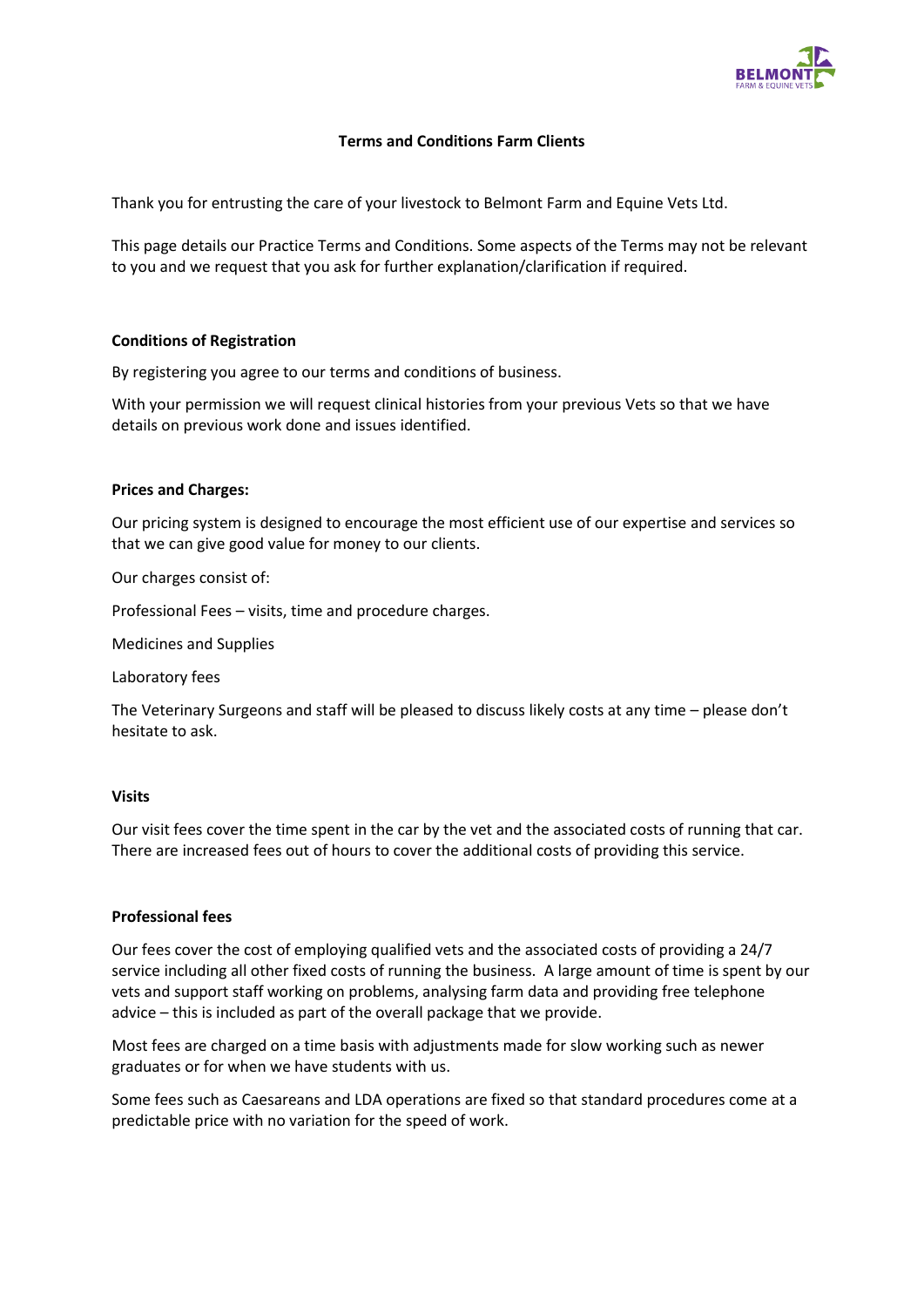

# **Medicines**

We strive to ensure that our medicine costs are fair against the market, including internet prices. The sale price of medicines includes their cost price as well as a mark-up to cover the costs of obtaining, storing and dispensing them.

Farm medicine prices are regularly compared with the Farmacy website to ensure that we are giving you good value for money.

### **Prescriptions**

Prescriptions are available on request and will be charged for.

You may obtain Prescription Only Medicines Veterinary (POM-Vs) from us or ask for a prescription and obtain these from another veterinary surgeon or pharmacy.

We are only able to prescribe POM-Vs for animals under our care. To be under our care we must have been to your farm and seen your animals in the previous 12 months.

A prescription may not be appropriate if immediate treatment is necessary.

You will be informed, on request, of the price of any medicine that may be dispensed for your animal.

The general policy of this practice is to re-assess an animal requiring repeat prescriptions every 6 months, but this may vary with individual circumstances.

Further information on the prices of medicines is available on request.

# **Discounts**

We run a fair and transparent discount system; every registered client is eligible for discount provided their accounts are kept within our standard account terms.

Clients with an up-to-date account and good payment history can achieve an additional 10% discount on many of our medicines provided that these medicines are paid for at the time of collection from one of the branches. Medicines eligible for this discount will be marked with a 'D' on your invoice.

There are further discounts available for certain drugs that are bought in their outer boxes rather than having to be split down to individual bottles. This reflects the fact that larger volumes of medicines are cheaper to provide than smaller items.

To qualify for these discounts your account must remain within our standard Terms of Business:

# **Standard Terms of Business**

Payments can be made by BACS, cash, card or cheque made payable to 'Belmont Farm & Equine Vets Ltd.'

Our standard terms are 30 days – i.e. payment before the last day of the month no matter when the invoice is received.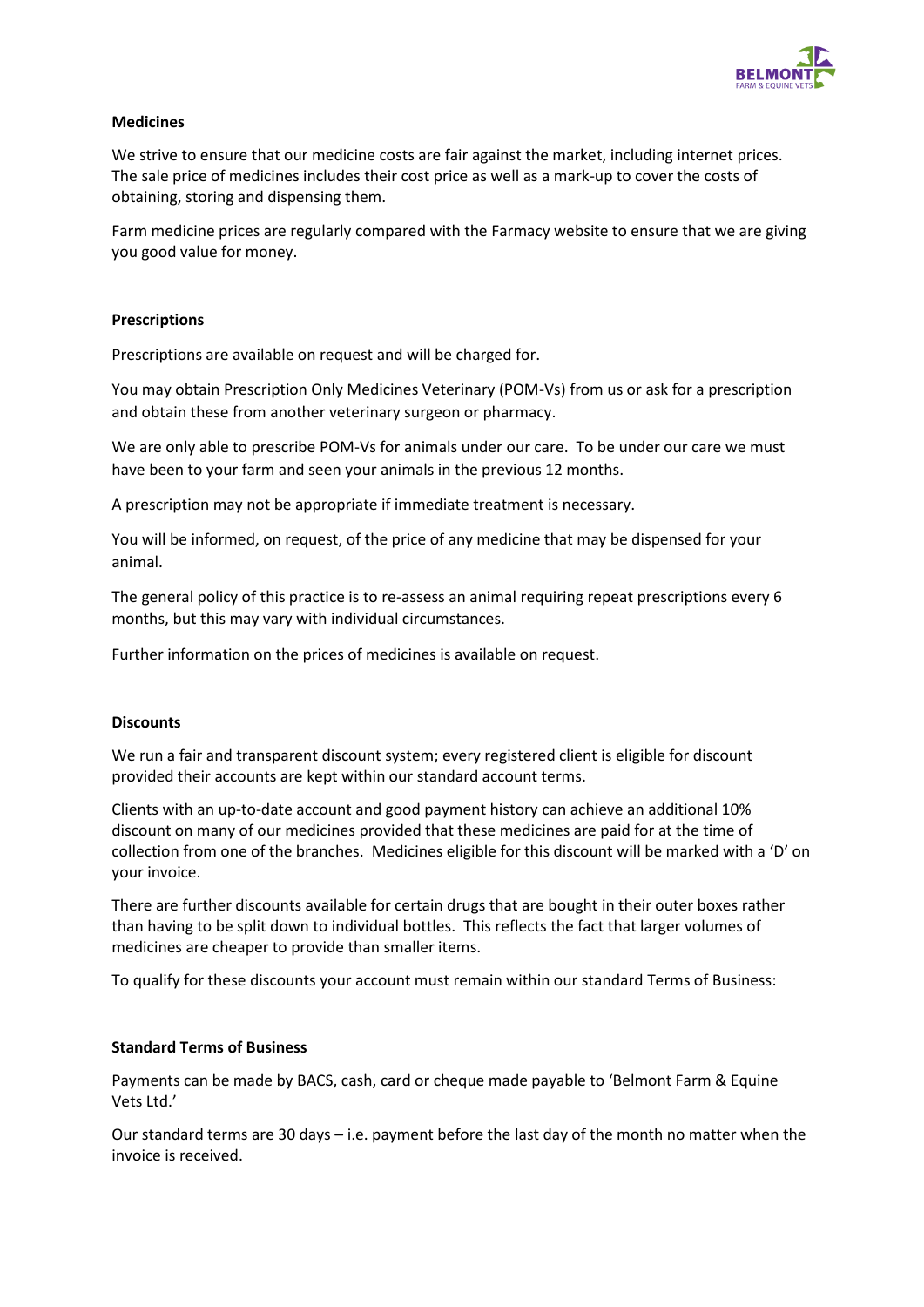

No further discounts will be applied to accounts which have an outstanding balance of 60 days or more.

Accounts that are 90 days or more overdue will have a 1.5% surcharge applied per month to any sum 90 days or more overdue.

For accounts that are not kept within our standard terms we reserve the rights to remove all credit terms and to no longer provide any routine veterinary services. Cash payment will be required at the time of collection for any medicines. Emergency work only will be done.

Any cheque returned by our bank as unpaid, any credit card payment not honoured and any cash tendered that is found to be counterfeit will result in the original account being restored to the original sum with further charges added in respect of bank charges and administration costs.

If payments are not made and it is considered necessary to refer an account to a debt collection agency, any fees incurred will be added to the account being pursued.

## **Inability to pay**

If for any reason you are unable to settle your account as specified, we ask you to discuss the matter as soon as possible with one of our Office Managers, Michelle Harris or Sybil Legge.

## **Arranging visits:**

We will endeavour to meet your requirements in relation to routine visits but in order to plan our working day and meet your time scales we ask if you could provide us with as much notice as possible. Emergency treatment will always be treated as a matter of urgency and dealt with accordingly.

At the end of each visit the vet will present you with an advice sheet to check and initial. One copy is for your records and will show a record of medication given, batch numbers and work carried out.

#### **Out of Hours policy**

Out of hours: We provide a 24hr out of hours emergency service for our clients. By ringing the normal telephone number you will hear an answer phone message giving contact details of the Veterinary Surgeon on duty. Please listen to this message carefully. Once you have contacted the Veterinary Surgeon they will arrange to come out to your premises if required.

# **Ordering of drugs**:

In order for us to provide you with medication for your animals, your animals must be under our care. You will need to register your premises and livestock with the practice. All drug requests must be authorised by a Veterinary Surgeon – to avoid having to wait for drugs to be authorised and then put up we would ideally like you to ring your order through 24 hrs in advance. We realise that this is not always possible or convenient and will try to accommodate you as much as possible. We can give written prescriptions on request. There is a charge for the vet to do this and we require 48 hours' notice.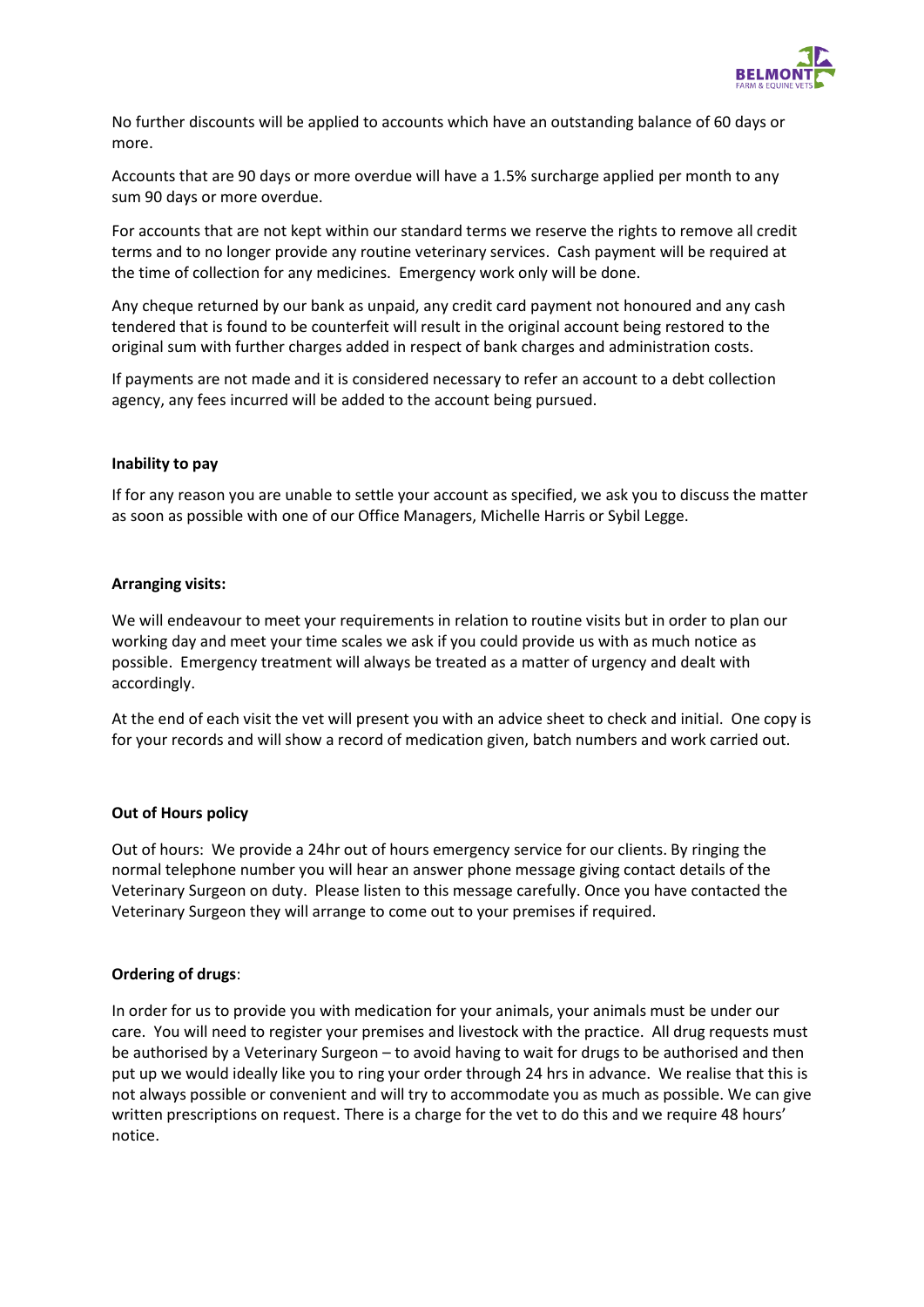

# **Drugs on special orders**

Any items that we do not normally keep in stock require at least one working day's notice

## **General**

Belmont Farm and Equine Vets may contact you either by letter, phone, text or electronic means in order to advise you of outstanding account and any marketing offers that might be of benefit to you or your livestock. Please inform us if you wish no contact to be made. However, please be aware that this will remove the ability of the Practice to send vaccination reminders.

Reminders are provided as a complimentary service to our clients. Belmont Farm and Equine Vets accepts no liability for any loss, damages or costs which may result from the failure of a client to receive any reminder.

No addition or variation of these conditions will bind the practice unless it is specifically agreed in writing and signed by a Director. No agent or person employed by, or under contract with Belmont Farm and Equine Vets has the authority to alter or vary these conditions in any way.

## **Complaints and Standards**

Belmont Farm and Equine Vets Ltd is committed to providing an exceptional standard of service and care. Belmont Farm and Equine Vets provides ongoing training to its staff regarding all aspects of veterinary care.

We realise however that things can sometimes go wrong and there may be occasions when you feel your expectations were not met. When this happens we want to hear about it so that we can try to put things right.

Most problems can be sorted out easily and quickly, often at the time they arise and directly with the person concerned.

If your complaint cannot be resolved, you should then write to us. Your complaint will be handled by a Director who will either contact you, correspond with you or meet with you as appropriate to the complaint. Regretfully, we are unable to investigate complaints made more than 6 months after the event.

Please include the following to assist us in investigating the problem.

Why: The nature of the complaint/problem,

When: The problem occurred,

Who: Which staff were involved,

What: You are hoping for, as an outcome.

Complaints should be addressed to a Director.

#### **What we will do**

We will acknowledge your complaint within five working days of receipt, informing you who is dealing with your complaint and when you can expect to receive a reply. In most cases, we hope to give you a full reply within fifteen working days but if it is going to take longer, we will get in touch with you to let you know what is happening. We will then be in a position to offer you an